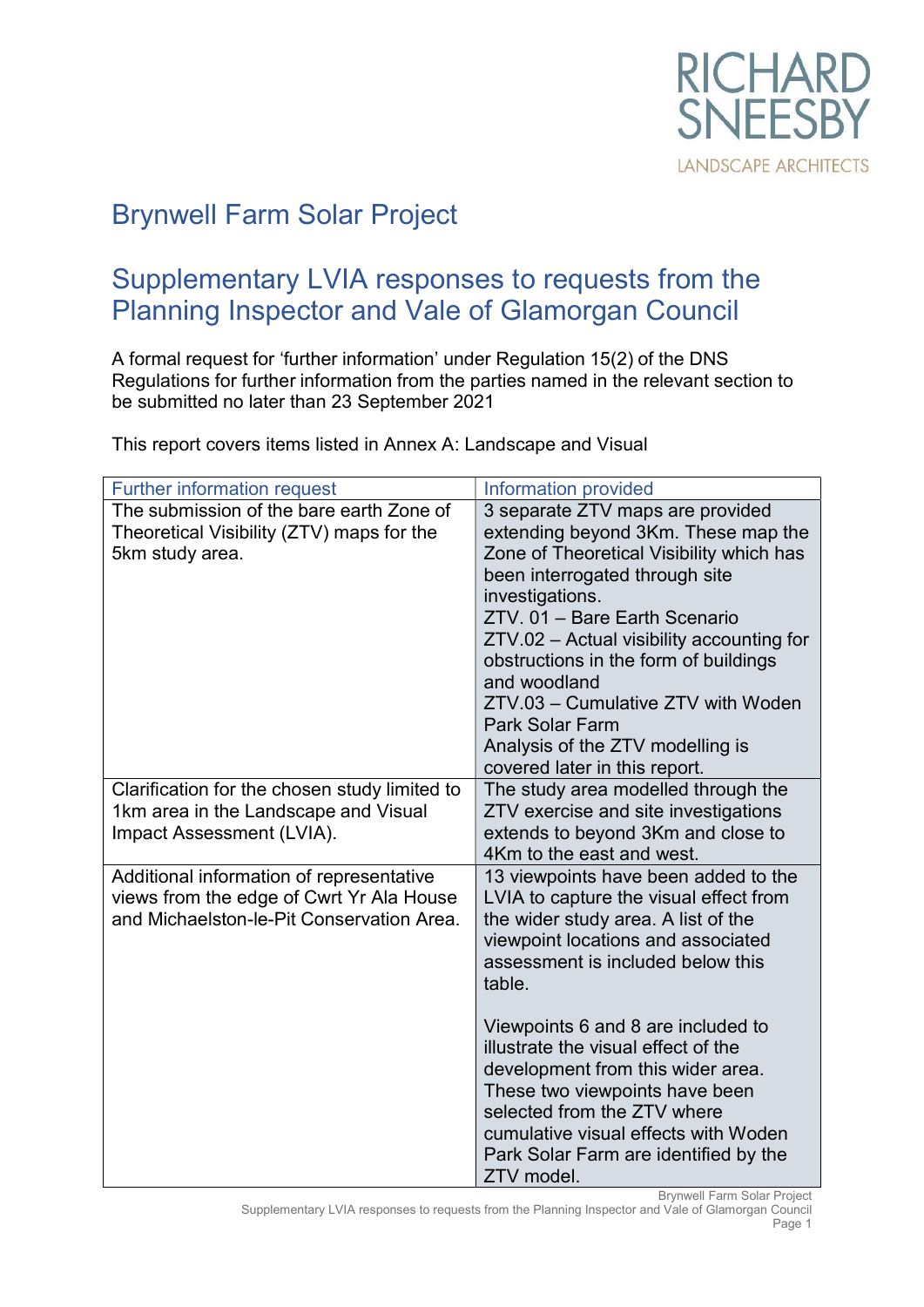| Additional information of representative<br>photomontages of the constructed<br>development as it would appear in the<br>identified viewpoints.                                                                                                                    | 5 Accurate Visual Representation<br>(AVR) viewpoints have been modelled<br>to illustrate the visual effect of the<br>development in winter.                                                                                                                                                                                                                                                                                                                                                                      |
|--------------------------------------------------------------------------------------------------------------------------------------------------------------------------------------------------------------------------------------------------------------------|------------------------------------------------------------------------------------------------------------------------------------------------------------------------------------------------------------------------------------------------------------------------------------------------------------------------------------------------------------------------------------------------------------------------------------------------------------------------------------------------------------------|
| Clarification is needed in relation to<br>landscaping works / filling of gaps in<br>hedgerows                                                                                                                                                                      | The draft LEMP explains that gaps in<br>hedgerows will be filled with a native<br>species and sets out proposals for how<br>this would take place. It also explains<br>that some additional hedgerow planting<br>would take place at the point of entry to<br>the site in order to further screen views<br>into the adjacent field, containing the<br>battery storage units.                                                                                                                                     |
|                                                                                                                                                                                                                                                                    | It is proposed that a pre-<br>commencement planning condition<br>requiring a full LEMP which would<br>provide details of long-term<br>management and the precise locations<br>of hedgerow strengthening works.<br>Proposals to be detailed in the final<br>LEMP will allow for a certain amount of<br>natural regeneration that would be<br>anticipated following the cessation of<br>grazing on Site in accordance with<br>NRW advice (letter dated 23 June<br>2021).                                           |
| Allowing hedges to grow and the<br>maintenance regime of hedgerows as<br>identified inthe Landscaping and Ecology<br>Management Plan. This is also identified<br>by Natural Resources Wales (NRW) letter<br>dated 23 June 2021 in relation to ecology<br>(page 3). | Retained hedgerows will be<br>managed<br>with<br>the<br>deliver<br>aim<br>to<br>hedgerows which<br>are<br>bushy<br>and<br>minimum 3m tall and 2m wide. Long-<br>term management of hedgerows will be<br>on a minimum 3 year rotation, with a<br>third of the hedgerow allowed to grow<br>for a minimum of 5 to 7 years, allowing<br>vegetation to fruit, which provides a<br>food source for biodiversity. This is<br>provided in line with NRW advice and<br>full details would be provided within the<br>LEMP. |
| Details of the CCTV columns.                                                                                                                                                                                                                                       | These are shown on the proposed site<br>block plan. However it is also proposed<br>that a condition would be applied to<br>agree the final model of this<br>componentry, and that the colour of<br>these units would be limited to either<br>dark green or brown.                                                                                                                                                                                                                                                |

Brynwell Farm Solar Project Supplementary LVIA responses to requests from the Planning Inspector and Vale of Glamorgan Council Page 2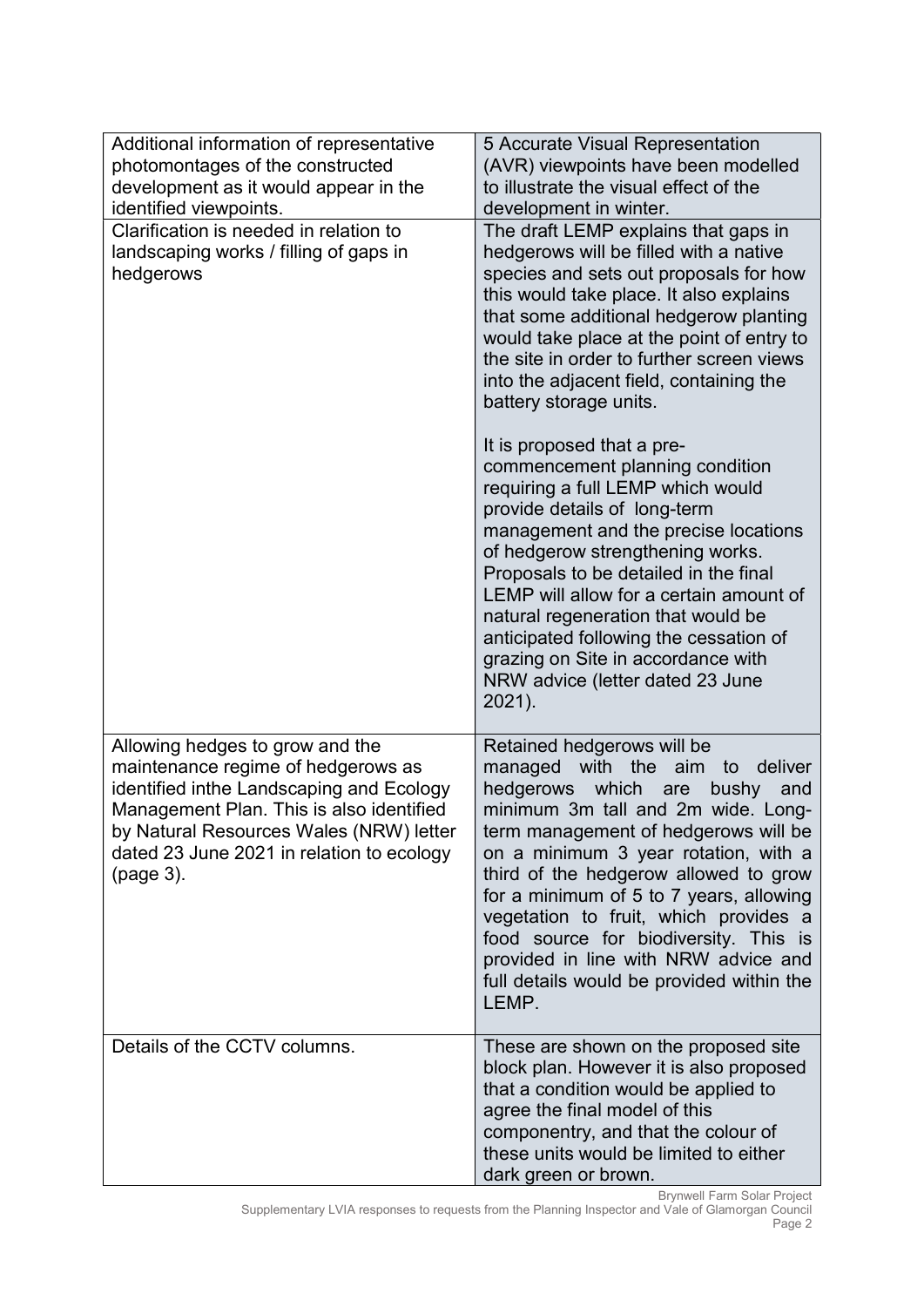| Response to the issue raised by the Vale<br>of Glamorgan Council (VOG) in relation to<br>the cumulative impact of the development<br>having regard to the existing solar farm in<br>place. | This is covered later in this report.                                                                                                                                                                                                                                                                                                                                       |
|--------------------------------------------------------------------------------------------------------------------------------------------------------------------------------------------|-----------------------------------------------------------------------------------------------------------------------------------------------------------------------------------------------------------------------------------------------------------------------------------------------------------------------------------------------------------------------------|
| Details of hedgerow removal and<br>compensation in relation to achieving<br>visibility splays for the access and areas<br>associated with passing places along the<br>route.               | <b>Transport Consultants have reviewed</b><br>the access arrangements and proposed<br>passing bays to consider whether any<br>hedgerow removal is required. Due to<br>the bays already being in existing<br>locations, it is anticipated that there will<br>minimal requirement for hedgerow to<br>be removed as the bays utilise the<br>existing available passing places. |
|                                                                                                                                                                                            | If any hedgerows are required to be<br>removed or trimmed for the purposes of<br>the temporary passing bays, then they<br>will be fully re-instated to their original<br>condition or alternatively a new native<br>species hedgerow of local provenance<br>will be planted.                                                                                                |

Additional Viewpoint Locations have been produced by Tetra Tech and are appended to this report.

Viewpoint locations are shown on the 3 ZTV maps:

| Viewpoint number and location                                               |  |  |
|-----------------------------------------------------------------------------|--|--|
| VP01 - North-west from public footpath heading towards Bryn Well            |  |  |
|                                                                             |  |  |
| VP02 - North-west from public footpath to south of Beggan                   |  |  |
| VP03a – West from public footpath on west side of Cock Hill                 |  |  |
| VP03b - West from public footpath on west side of Cock Hill                 |  |  |
| VP04 - North-west from public footpath between Brynwell and Meadowvale Farm |  |  |
| VP05 - North-west from public footpath to north of Meadowvale Farm          |  |  |
| VP06 - North from public footpath to north of Cwrt-yr-ala                   |  |  |
| VP07a - East from Caerau hillfort                                           |  |  |
| VP07b - East from Caerau hillfort                                           |  |  |
| VP08 - North from Cwrt-yr-ala                                               |  |  |
| VP09 - East from Downs                                                      |  |  |
| VP10 - South-east from Western Cemetery                                     |  |  |
| VP11 - South from Pentrebane                                                |  |  |
|                                                                             |  |  |

## Accurate Visual Representation (AVR) Viewpoints

| VP1 – View north from public footpath<br>े crossing fields between Meadowvale<br>Farm and Brynwell | AVR.01 (01-03) |
|----------------------------------------------------------------------------------------------------|----------------|
| $VP2 - View$ north-west from public                                                                | AVR.02 (01-03) |

Brynwell Farm Solar Project Supplementary LVIA responses to requests from the Planning Inspector and Vale of Glamorgan Council Page 3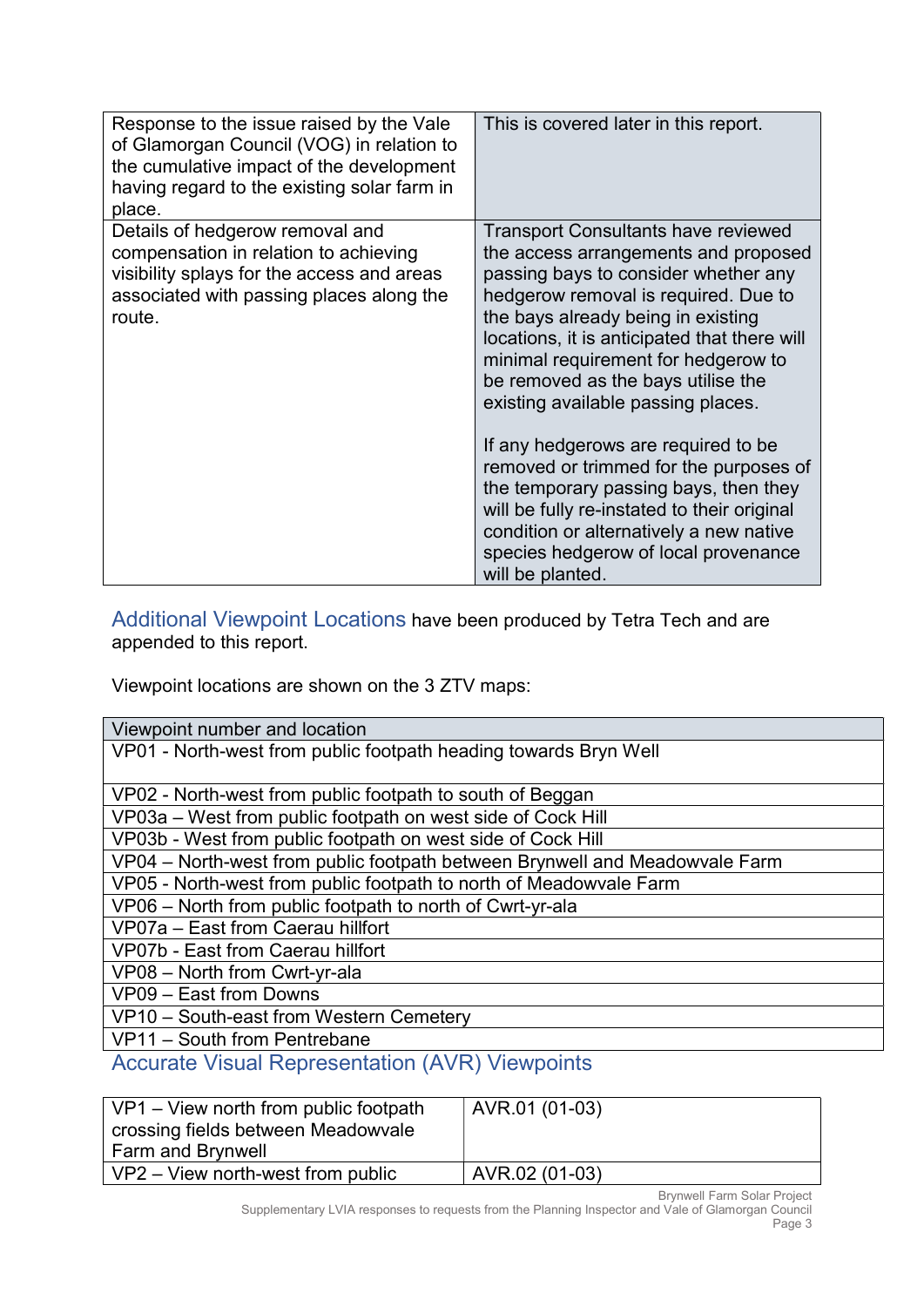| footpath between Brynwell and Beggan   |                |
|----------------------------------------|----------------|
| VP4 - View north from public footpath  | AVR.03 (01-03) |
| crossing fields between Meadowvale     |                |
| Farm and Brynwell                      |                |
| VP6 - View north-east from public      | AVR.04 (01-03) |
| footpath between Cwrt-yr-ala and       |                |
| Meadowvale Farm                        |                |
| VP7 - View south-east from Caerau Fort | AVR.05 (01-03) |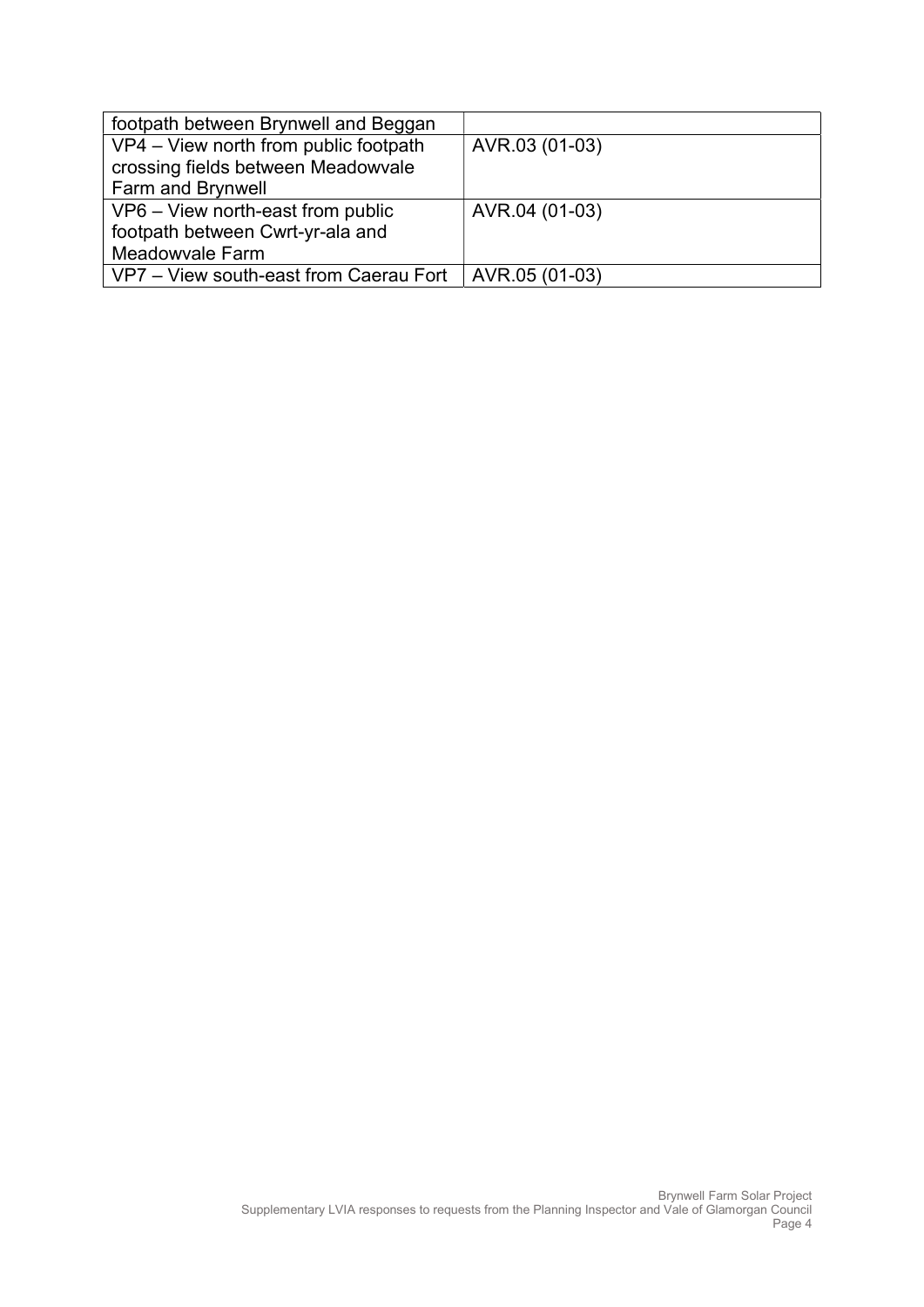### Response to the DNS Local Impact Report – Proposed Solar Farm at land at Brynwell Farm provided by The Vale of Glamorgan Council Ref DNS/3261558

This section responds to comments and requests for further information included in the DNS Local Impact Report.

Extracts from the report are included *in italics* in black text. Responses are in roman (normal) text and in blue.

#### Visual and Landscape Impacts upon Cwrt-Yr-Ala Special Landscape Area (SLA)

The location of the site within a sensitive landscape area is further emphasised by the designation of a Special Landscape Area (SLA) which covers the site and the wider area. LDP Policy MG17 – Special Landscape Areas lists the designated areas for SLAs and sets out the policy considerations for developments located in these areas. The proposed development is located in SLA 6 – Cwrt-yr-Ala Basin. Within SLA areas proposals "will be permitted where it is demonstrated they would cause no unacceptable harm to the important landscape character of the area" (LDP, p.84, 2017).

The SLA designations were informed following an assessment of the LandMap dataset and formed part of the evidence base to the adopted LDP and the formation of the Policy MG17. The Background Paper Designation of Special landscape Areas (2013) contains the assessment of the LandMap dataset undertaken by the consultants TACP on behalf of the Vale of Glamorgan Council, which informed the SLA designations. The assessment identified the primary landscape qualities and features of the Cwrt-yr-Ala Basin stating:

"The majority of the SLA area landscape is focused on the Cwrt-yr-ala valley, forming the headwaters of the Cadoxton Valley. There is a strong sense of place with streams, dammed ponds, wooded valley sides and pleasant settlement in the valley bottom. The farmland is generally well maintained but there are signs of urban fringe pressure on lanes. The enclosed topography in association with woodland creates a sense of enclosure and the steep sided valleys dominate the character of the landscape and habitats. Woodland is semi-natural and planted broadleaf and includes a SSSI. There is potential to sympathetically manage and thus improve the quality of this mixed woodland resource.

To the north and east a scarp slope acts as a western edge to Cardiff basin. The slope is dominated by broadleaf and mixed woodland giving way to riverside vegetation and limited commercial development. The exposed hillside rises steeply to overlook the flat land of Cardiff Bay and City. There are detractive views to Leckwith Industrial Estate and noise from the A48. The natural landscape has been significantly altered by urban expansion and, despite the SLA area itself having few settlements, it feels very settled due to the proximity to Cardiff.

There is an extensive area of current and former parks of Cwrt-yr-ala House.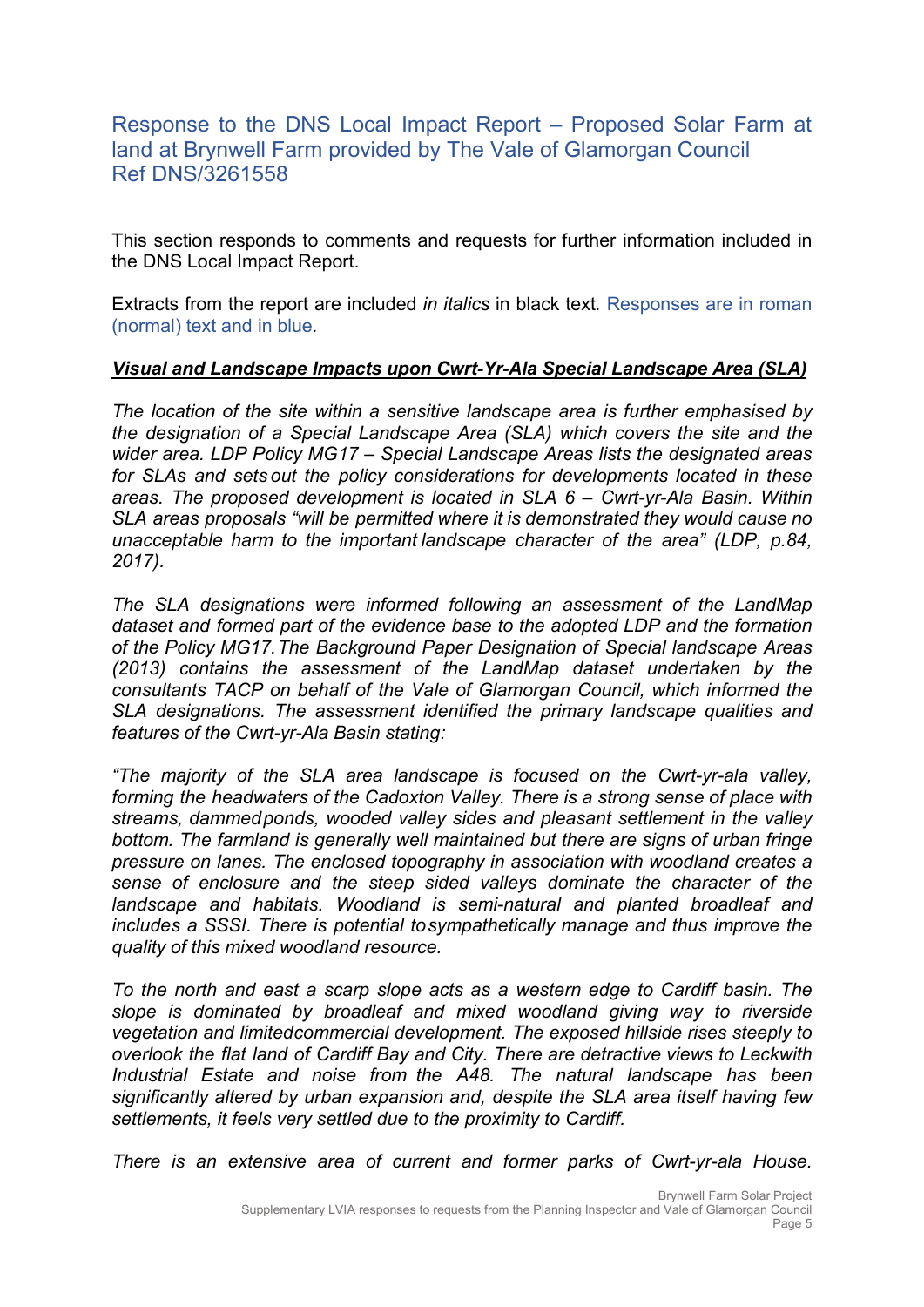Allotments, orchards, and reservoirs/artificial lakes add to the character. There is an irregular field-scape of small fields and two medieval settlements to the north of Dinas Powys and Barry. Smaller roads are hedgerowed and have a feeling of being tranquil and sheltered. The SLA boundary has been extended to include the open space buffer between Penarth and Dinas Powys, which should be maintained for Dinas Powys' character as one of few such large villages in SE Wales. The eastern boundary abuts Llandough District General Hospital which has high cultural associations, being identified with this area. The area offers attractive views, but many are affected by inappropriate built form and hedgerows are gappy and poorly managed in places. The southeast boundary is Penarth, which provided housing for dock workers in the 19th century." (TACP, p.46, 2013)

The assessment of the LandMap dataset also identified the key policy and management issues for the Cwrt-yr-Ala Basin SLA stating "Promote Forestry Commission grant uptake to extend, plan and manage woodland compartments paying particular attention to those around the SSSI; Pursue favourable management of neutral grassland, especially close to conurbation; Manage woodland to maintain continuous tree cover, especially on the skyline; Maintain hedgerows and as a strong visual framework and the rural qualities and vegetated nature of the valley; and, Maintain the green wedge between Dinas Powys and Penarth, improve management of boundaries and improve structures." (TACP, p.47, 2013)

It should be noted that the designation of an SLA is not intended to prevent development but to ensure that where development is considered acceptable, careful consideration is given to the impact the proposal has on the special qualities and characteristics for which the SLA has been designated. This should be reflected in the design of the proposal including the siting, orientation, layout, and landscaping which should be implemented to address the key issues identified in the SLA Background Paper and maintain the key qualities and characteristics of the area identified.

The surrounding landscape is predominantly rural with scattered farmsteads and farm land, interspersed with a number of pockets of woodland (including Leckwith Woods to the east) and established agricultural field boundaries. Noting the sporadic nature of development to the south and west, there are relatively few properties within the Vale of Glamorgan that overlook it, although clear views are possible from the immediately adjacent Beggan Farm. The surrounding landscape is undulating in its form including an approximately 20-30 metre drop in levels from the north of the site to the south. PROWs cross the local landscape, affording a degree of visual access to the site and providing some, short and medium range views (as indicated within the LVIA).

As required by the supporting text of Policy MG17 (paragraph 6.120) and supported by Policy MD19, the application is supported by a Landscape and Visual Impact Assessment (LVIA) which provides an assessment of the likely visual impacts of the proposed solar farm. In conclusion, the LVIA considers 'the site has a moderate sensitivity to solar energy production, and there are no significantly adverse effects upon landscape character'. The LVIA considers that the proposal provides an opportunity to improve the described landscape character in the medium to long term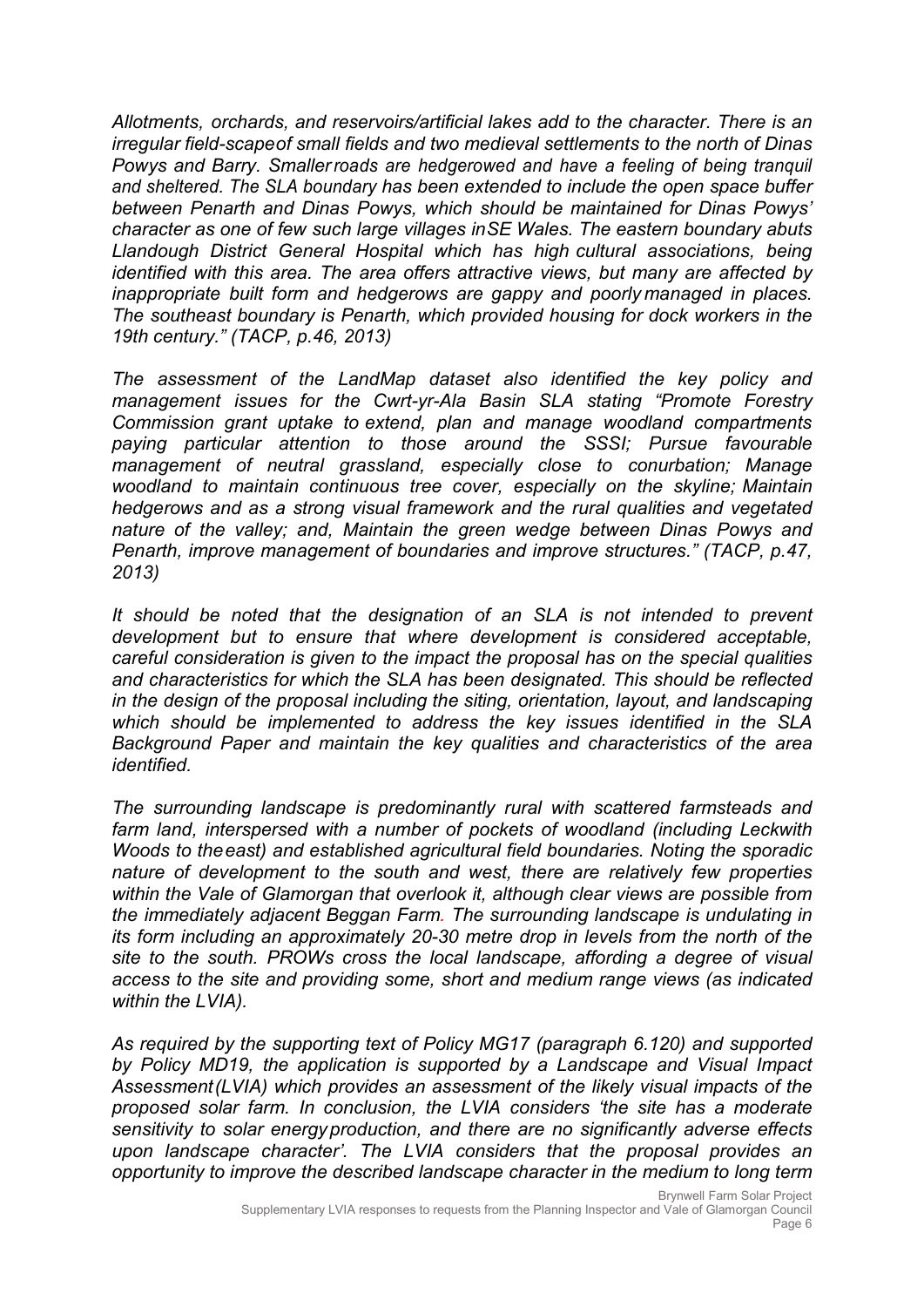and that slight adverse effects from suggested viewpoints could be mitigated by suggested measures including retention of existing boundary features.

However, the submitted LVIA states at paragraphs 6.7.1 and 8.4.2 that the site has no national or local landscape designations. As aforementioned the surrounding landscape forms part of the Cwrt Yr Ala Basin Special Landscape Area as defined by the LDP. Whilst this is referenced within the Design and Access Statement (DAS), this is considered to be a significant error / omission in the applicant's LVIA.

Response: This is an error and omission in the original reporting. The importance and significance of the Cwrt Yr Ala Basin Special Landscape Area is fully understood and has informed the assessment of landscape and visual effects throughout the reporting period. From the outset, a critical part of the design process has been to ensure that the proposal retains the existing historic field pattern and all existing hedgerows and that the extent of the visual impacts are limited to the immediate vicinity of the site. This has been achieved through an iterative design process to reduce any adverse visual effects and to protect the character of the designated landscape.

Critical to the evolution of the proposal has been a focus on ensuring that, after decommissioning, the site can be returned to its baseline condition.

#### The extent and scope of the ZTV model

The visual baseline described at paragraph 6.6 of the LVIA indicates that bare earth Zone of Theoretical Visibility (ZTV) maps were generated and cover the 5km study area although this has not been provided in support of the LVIA. However, the ZTV included within the accompanying 'Plans and Representative Views' document forming part of the LVIA appears to be limited to approximately 1 kilometre. This would appear to result in the extent of ZTV being 'cut off' particularly to the southwest of the site, where the ZTV extends to the edge of the plan adjacent to Cwrt Yr Ala House.

The LVIA should provide a wider ZTV to indicate or exclude potential for longer distance views noting the elevated position of the proposed array particularly in relation to land to the south and to include potentially sensitive longer range receptor sites including those adjacent to areas of greater populous.

Response: 3 separate ZTV maps are provided extending beyond 3Km. These map the Zone of Theoretical Visibility which has been interrogated through site investigations.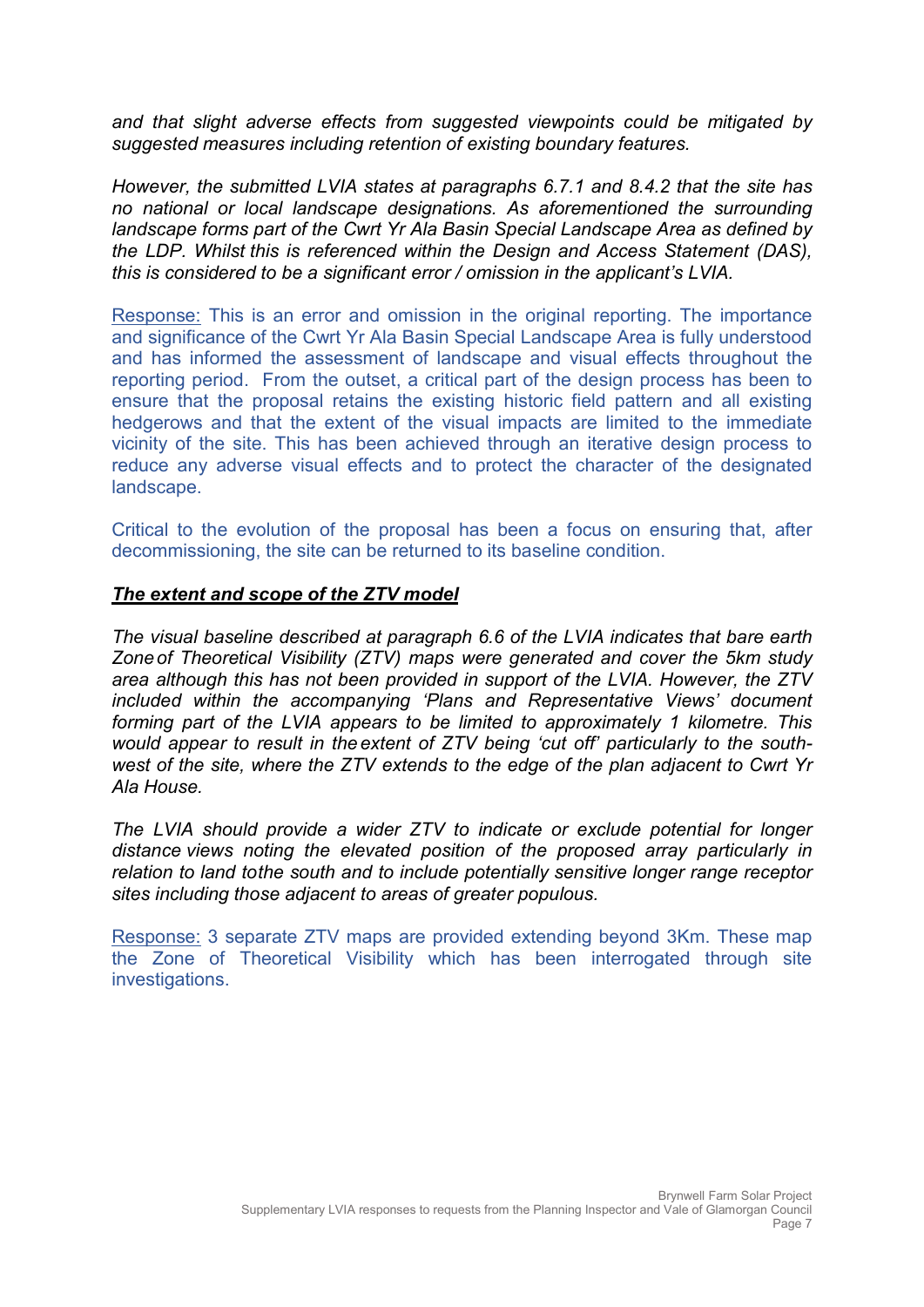ZTV. 01 – Bare Earth Scenario

ZTV.02 – Actual visibility accounting for obstructions in the form of buildings and woodland

ZTV.03 – Cumulative ZTV with Woden Park Solar Farm

The bare earth ZTV (ZTV.01) reveals potential visibility towards the site from an area wider than the earlier LVIA studies. In particular from Downs approximately 3Km to the west (VP9); Western Cemetery approximately 2Km to the north west (VP10); and an area of housing at Pentrebane approximately 2.5Km to the north (VP11).

When buildings and woodland are added to the ZTV as obstructions (ZTV.02) the actual visibility reduces significantly and adheres closely to the previously reported ZTV areas illustrated in the earlier reports. The one exception are theoretical views from Downs (VP9) which was not identified in earlier reports. This area was visited and interrogated on site with views towards the site almost impossible to find on the ground. Viewpoint 9 illustrates a worse-case view as a glimpse towards the site, but with no visibility of the proposal.

The cumulative visual ZTV (ZTV.03), with the existing Woden Park Solar Farm, closely matches areas of theoretical visibility to the proposal site. The cumulative visual effect is described later in relation to the AVR produced for VP7.

#### Request for Photomontages

The viewpoints utilised are generally considered representative of the most publicly accessible locations from which the proposed solar array would be visible. The LVIA at paragraph 4.9.1 states that before and after photomontages have not been produced at this stage. However, owing to the sheer scale of the development it would be useful if wire framing or photomontages were provided to indicate the proposed apparatus within the viewpoints provided to allow a full assessment of the likely visual impacts of the proposal. For instance both WVP4 and WVP5 suggest that relatively clear views of the site during winter months. Further framing and/or photomontages would allow for 'slightly significant' adverse impacts to be properly assessed. It would also assist in verifying any suggested reduction in impact from viewpoints from adjacent to Beggan Farm and the adjacent PROW (including VP1, VP2 and WVP2) from the setback of panels from the southern boundary.

Response: 5 Accurate Visual Representation (AVR) Viewpoints have been modelled. These cover key views from the surrounding public footpath network. The viewpoints have been selected in order to demonstrate the nature of the impacts from a range of perspectives and as such these include close range views and views from important heritage assets and public rights of way. The assessment of the impacts revealed by these AVRs is set out as follows:

VP1 – View north from public footpath crossing fields between Meadowvale Farm and Brynwell AVR.01 (01-03)

Footpath users have a high sensitivity to development, especially in a Special Landscape Area where they may be preoccupied with enjoyment of the scenery. The site modelling and photomontage view reveals a minor magnitude of visual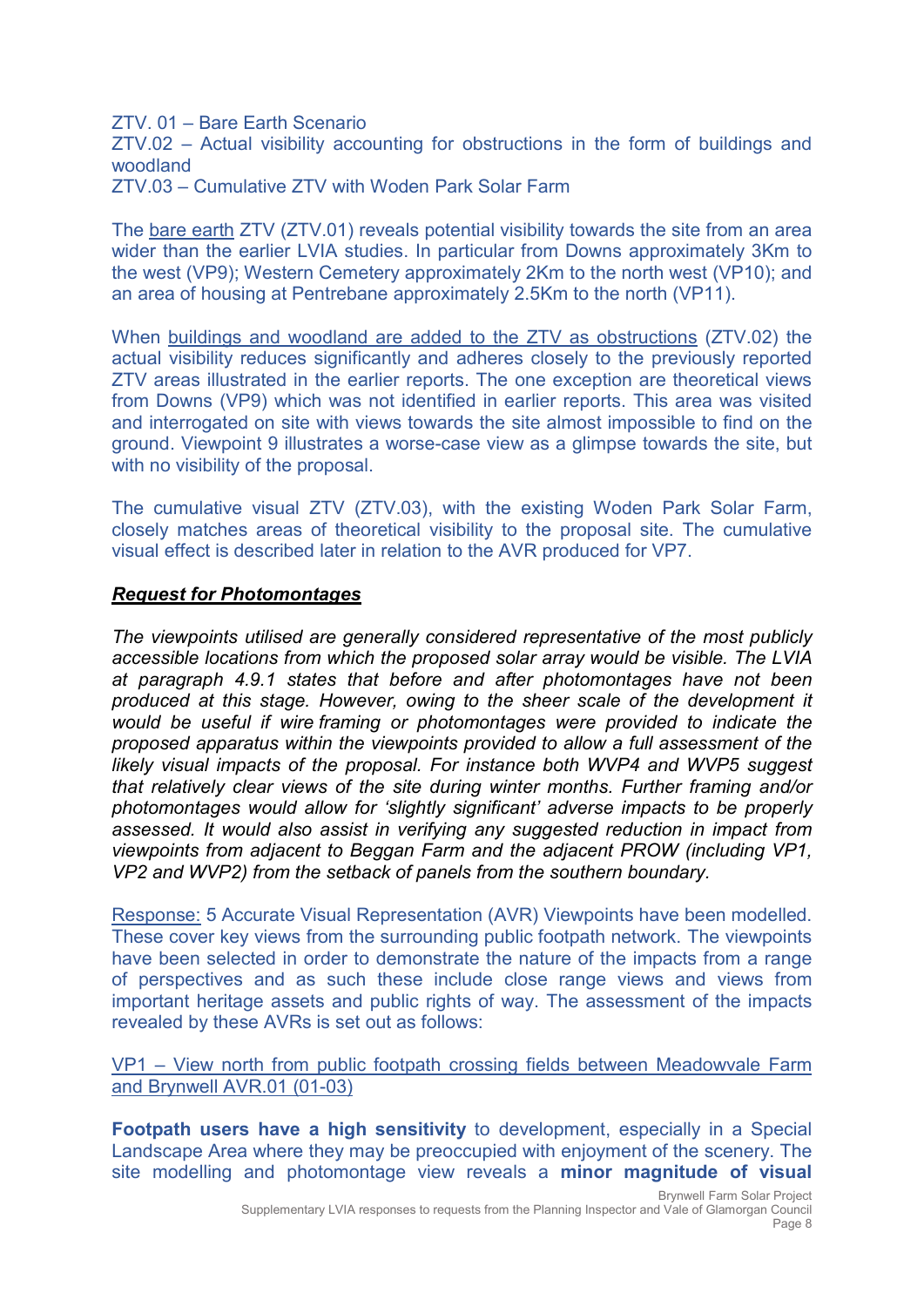change to the view during winter months. In summer this is likely to reduce to negligible.

The high sensitivity of the visual receptor (footpath users) raises the significance of the effect. This should not be confused with the magnitude of change to the view which is a minor part of the wider view.

#### The significance of effect is assessed as slight or moderate and slightly adverse in winter and slight and slightly adverse in summer.

Mitigation in the form of new hedgerows is not recommended to reduce these effects on the basis that they are unlikely to be effective in screening the small part of the proposed which is visible from the footpath. Moreover, new hedgerows would themselves compromise the integrity of the existing host landscape, particularly following decommissioning when the site will be returned to its baseline condition.

#### VP2 – View north-west from public footpath between Brynwell and Beggan AVR.02 (01-03)

From this viewpoint the solar arrays will be at their most visible. The illustrated effect is, in reality, extremely localised and moving north or south from this viewpoint the panels will start to disappear behind existing vegetation. The photomontage therefore represents a worse-case scenario.

Footpath users have a high sensitivity to development, especially in a Special Landscape Area where they may be preoccupied with enjoyment of the scenery. The site modelling and photomontage view reveals a **moderate magnitude of visual** change to the view during winter months. In summer this is likely to reduce from moderate to minor.

The high sensitivity of the visual receptor (footpath users) raises the significance of the effect. This should not be confused with the magnitude of change to the view which is a minor part of the wider view and experienced for only a short stretch of the overall footpath.

#### The significance of effect is assessed as moderate and slightly adverse in winter and moderate to slight and slightly adverse in summer.

It should be noted that the proposal illustrated in this view results from a detailed iterative design sequence which, as a key mitigation measure, removed solar panels from the lower part of the closest field. This has had a significant effect in reducing the sheer area of panels visible from the viewpoint. Like VP1, mitigation in the form of new hedgerows is not recommended to reduce these effects as any new hedgerows will themselves compromise the historic integrity of the existing host landscape following decommissioning when the site will be returned to its baseline condition.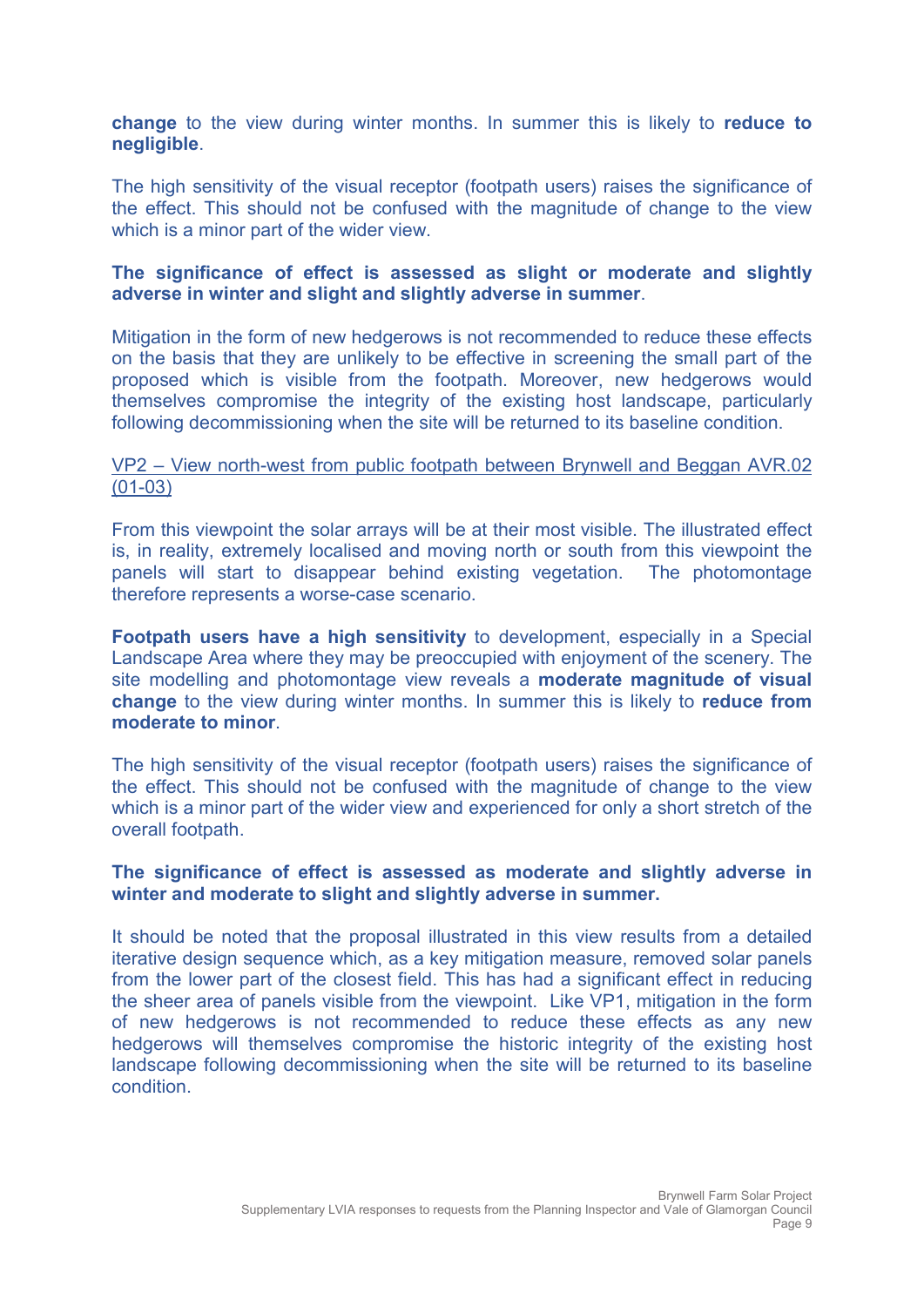VP4 – View north from public footpath crossing fields between Meadowvale Farm and Brynwell AVR.03 (01-03)

This viewpoint is similar to VP1 but from slightly elevated ground. The viewpoint is more distant from the site. Compared to VP1 the panels are slightly more visible, but at greater distance. The assessment of visual effects is the same as for VP1.

#### The significance of effect is assessed as slight or moderate and slightly adverse in winter and slight and slightly adverse in summer.

VP6 – View north-east from road just off public footpath between Cwrt-yr-Ala and Meadowvale Farm AVR.04 (01-03)

Views from Cwrt-Yr-Ala on rising ground are illustrated in VP6. This area has some open access land which is well wooded and with views towards the site almost impossible to find. The chosen viewpoint illustrates the worse-case scenario in winter

From this viewpoint the majority of the site is hidden by landform and vegetation. A very small part of the southern end of the site is visible as a glimpse through trees. Here the magnitude of change is assessed as negligible.

Despite the viewpoint being taken from the road it is likely that walkers would cross this stretch of road when walking between public rights of way. Therefore, the high sensitivity of the visual receptor (footpath users) raises the significance of the effect. The magnitude of change to the view is very low as the visible element of the solar farm is almost imperceptible and forms part of the wider view of an open landscape.

#### The significance of effect is assessed as slight and not adverse in both winter and summer.

#### VP7 – View south-east from Caerau Fort AVR.05 (01-03)

Viewpoint 7 is the only location from where any cumulative visual effect with Woden Park Solar Farm is theoretically visible.

The AVR exercise reveals no additional cumulative visual effect from Careau Fort. The proposal cannot be seen from this viewpoint.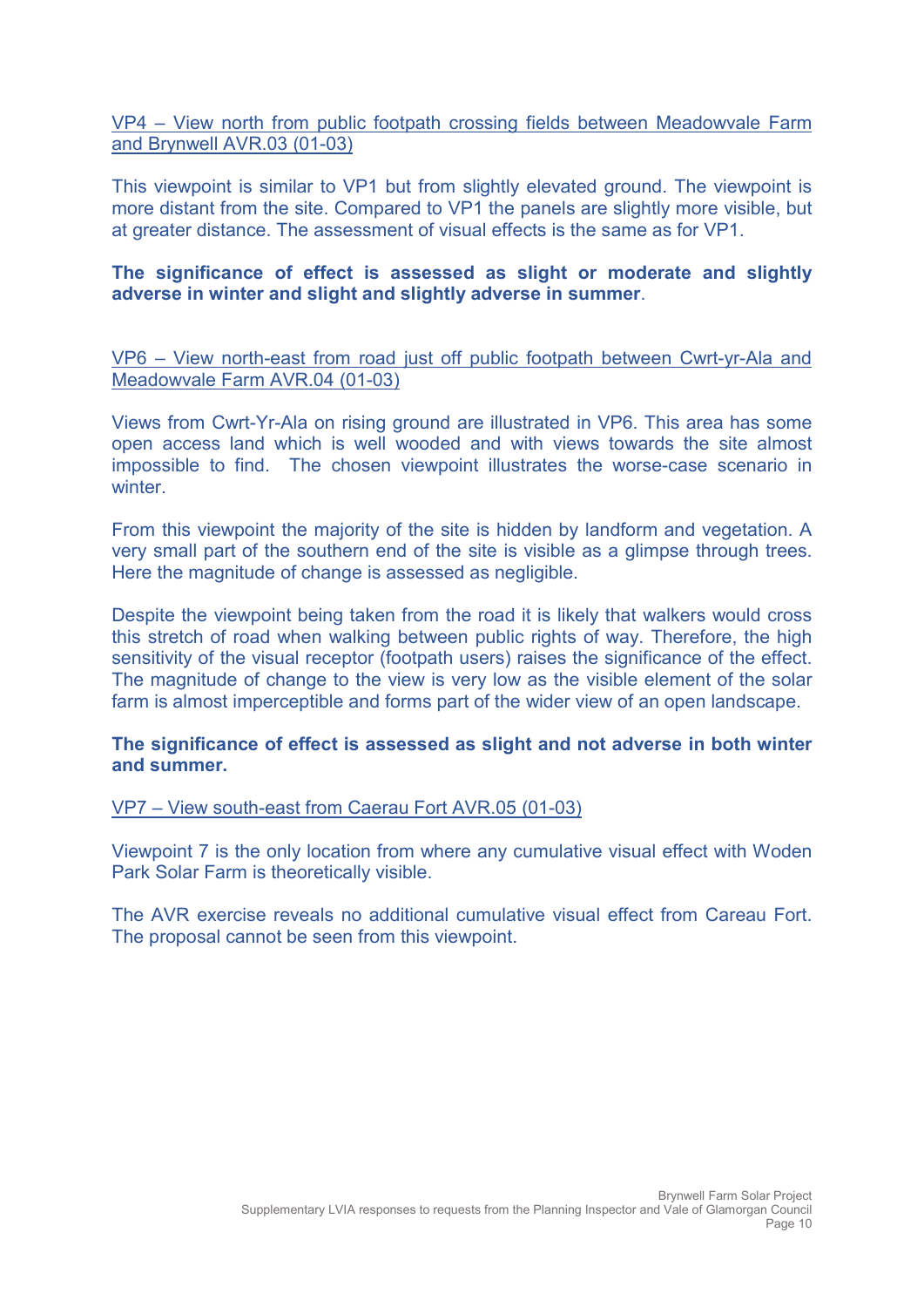#### Clarification sought as to the proposed hedgerow management regime

The LVIA indicates that the species-rich hedgerow and boundary enclosures would be maintained to protect the high value and good condition of the landscape, and recommends that the existing hedgerows and trees are allowed to grow to reduce any residual effect (close range views VP1, VP2 and WVP2). Similarly views afforded from the west from Penylan would be mitigated by allowing existing gappy hedge to grow to mitigate 'slightly adverse impact' and screen completely within 7-10 years to negate any impact. The supporting Landscape and Ecology Management Plan (LEMP) provides contradictory advice suggested that half of the hedgerow will be cut/flailed alternatively each year (paragraph 2.4) whilst later it suggests that this will be left to grow to establish (within Management Schedule). The submitted Ecological Impact Assessment also indicates that hedgerow would be cut on a minimum 3 year rotation. Noting that the submitted LVIA places great emphasis on the suggested screening benefits of hedgerow planting to minimise landscape impacts or the impacts of glint and glare detailed within the accompanying assessment, this should therefore be clarified for the avoidance of doubt.

Such clarification could include any specification of the heights required for screening and maintenance if to be flailed/cut.

Response:

A detailed photomontage modelling exercise, together with feedback from Vale of Glamorgan Council, has provided an opportunity to review the proposals and whether any new hedgerow planting and gapping up would be beneficial in screening landscape views.

Works to existing hedgerows will be fully described in the full, final LEMP which is anticipated to be secured by an appropriately worded planning condition as proposed through the overarching planning report submitted with this addendum.

Careful consideration has been given to the possibility of introducing new hedgerows to help reduce any adverse visual effects. The new ZTVs, site investigations, extending the study area and finding additional viewpoints reinforces the earlier assessments that the number of viewpoints from which the solar panels can be seen is minimal. When combined with the magnitude of effect as principally minor or negligible (the exception being the view illustrated in VP2) the need for new hedgerows becomes one of balance rather than necessity.

It is about reconciling a desire to mitigate against any assessed adverse change to receptors against changes to the landscape character itself, particularly following the decommissioning of the development.

For the proposed development, on balance, mitigation in the form of new hedgerows (besides the small stretch bordering the field containing the battery storage area) is not recommended. The need to protect the existing Special Landscape Area character outweighing the (minimal) visibility of panels. The gapping up and management of existing hedgerows is instead more significant as an ecological enhancement rather than an essential visual screening proposal. In this respect, retained hedgerows will be managed with the aim to deliver hedgerows which are